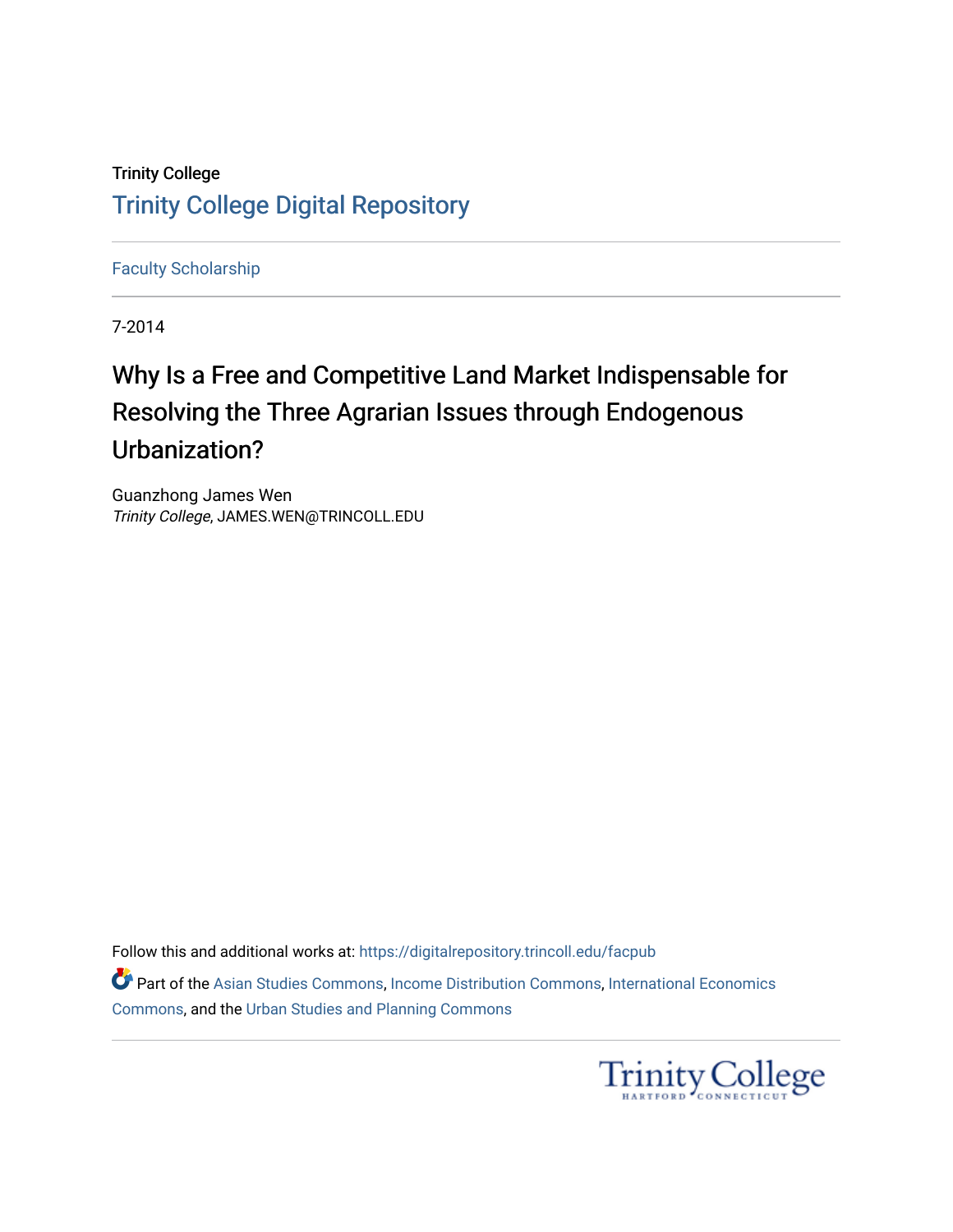# Why Is a Free and Competitive Land Market Indispensable for Resolving the Three Agrarian Issues through Endogenous Urbanization?

Guanzhong James Wen

Trinity College, USA

#### Shanghai University of Finance and Economics

# I. Introduction

China's current land system is a legacy from the era of the Central Planning System, when all the factor markets were eliminated as evils, and all the factors of production were nationalized or collectivized. In the absence of factor markets and private ownership, all the factors had to be allocated administratively. However, the belief that a government can use a Central Planning System to better allocate resources in a fairer and more efficient way than a market mechanism has been proven totally groundless by the glaring failures in all the nations that once experimented with this idea.

## 1.1 The fatal problem of Central Planning System

Ironically, compared with other economic allocation mechanisms, a Central Planning System, by its very nature, needs much more information for its alleged capability—to design a grand socio-economic plan to coordinate all the economic sectors in order to eliminate once and for all any forms of shortage and surplus. Obviously, as a precondition for such a mission, a Central Planning System must have not only comprehensive, but also constantly updated information before it can respond to the changes in demand and supply that often set the economy off equilibrium. Here exactly lies the fatal flaw of Central Planning System: it can never generate such information, because its very existence is built on the elimination of all the factor markets, the only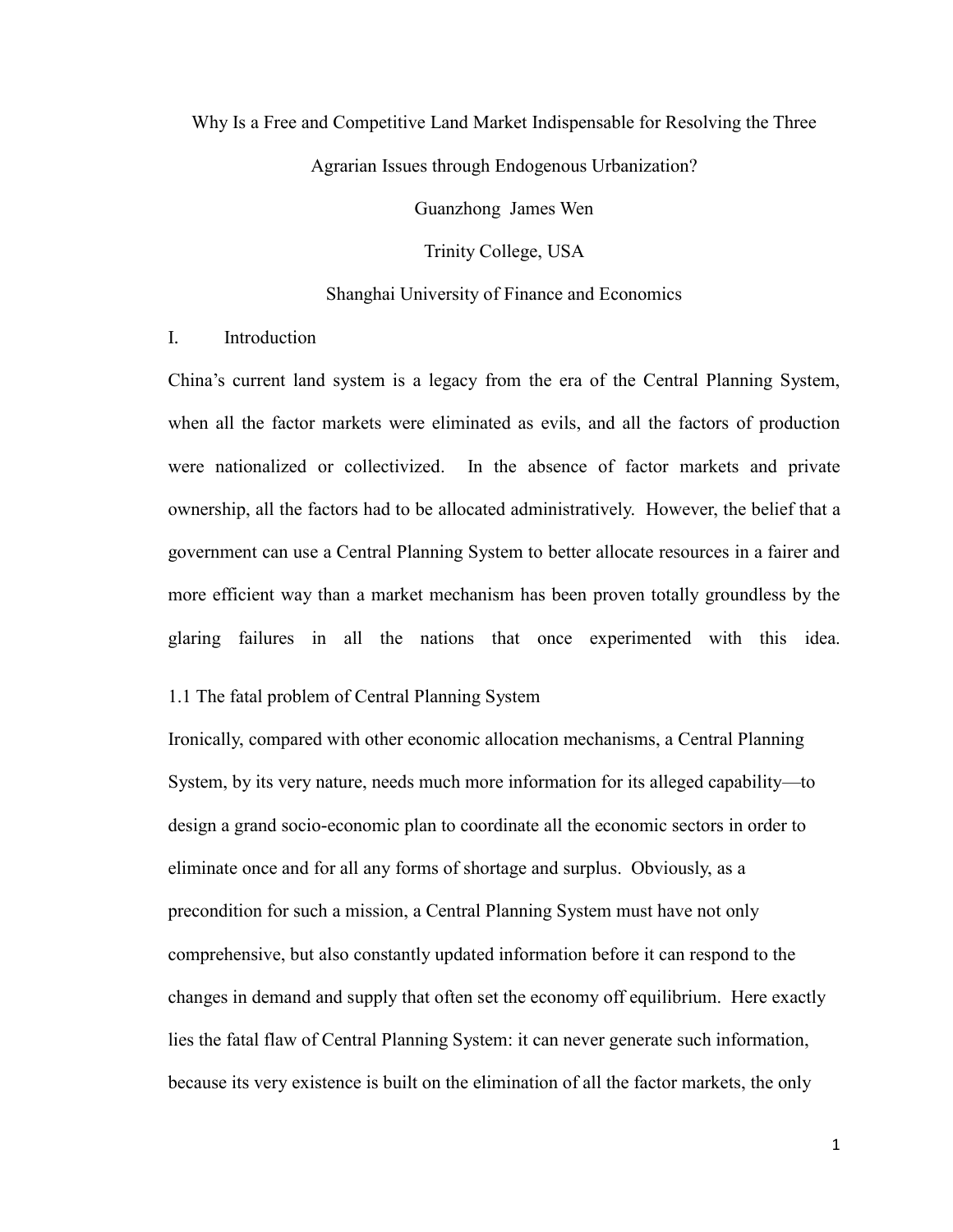source of dynamically evolving and constantly updating equilibrium factor prices. With these prices gone, all the information that is crucial to the success ofCentral Planning System is lost too. These prices are irreplaceable, and formed only through the interaction of suppliers and demanders in the free and competitive market. They are self-correcting and self-updating automatically in response to all kinds of shocks, be it social, institutional, cultural, demographical, economic, political, or climatic. The price fluctuations represent markets' effort to quantify the otherwise unquantifiable impacts of these shocks. Without such fluctuations, there is no way a market can reach a new equilibrium that equates supply and demand under constantly evolving circumstances. Hence, by eliminating free and competitive factor markets, the only mechanism that can generate such information, the Central Planning System eliminates what it needs most all the sources of information themselves. In the absence of adjustable equilibrium prices, how can a Central Planning System know how to design a grand plan that can equate supply and demand? Without equilibrium prices, how can a firm know if its production is earning profit or actually suffering from losses, and if it is properly rewarding its hard-working workers and innovative technicians? Also, in the absence of such information, how can a Central Planning System know how to discipline those who are either lazy with their jobs or slow in innovation?

By eliminating the market mechanism, all the governments that adopted the Central Planning System had to turn to political favoritism, cronyism, or nepotism to motivate workers, technicians and managers, or simply intimidate them by coercion, resulting in rampant waste, chronic shortage, technological stagnation, and deep resentment. The socalled grand plans that all the Central Planning Systems were once so proud of all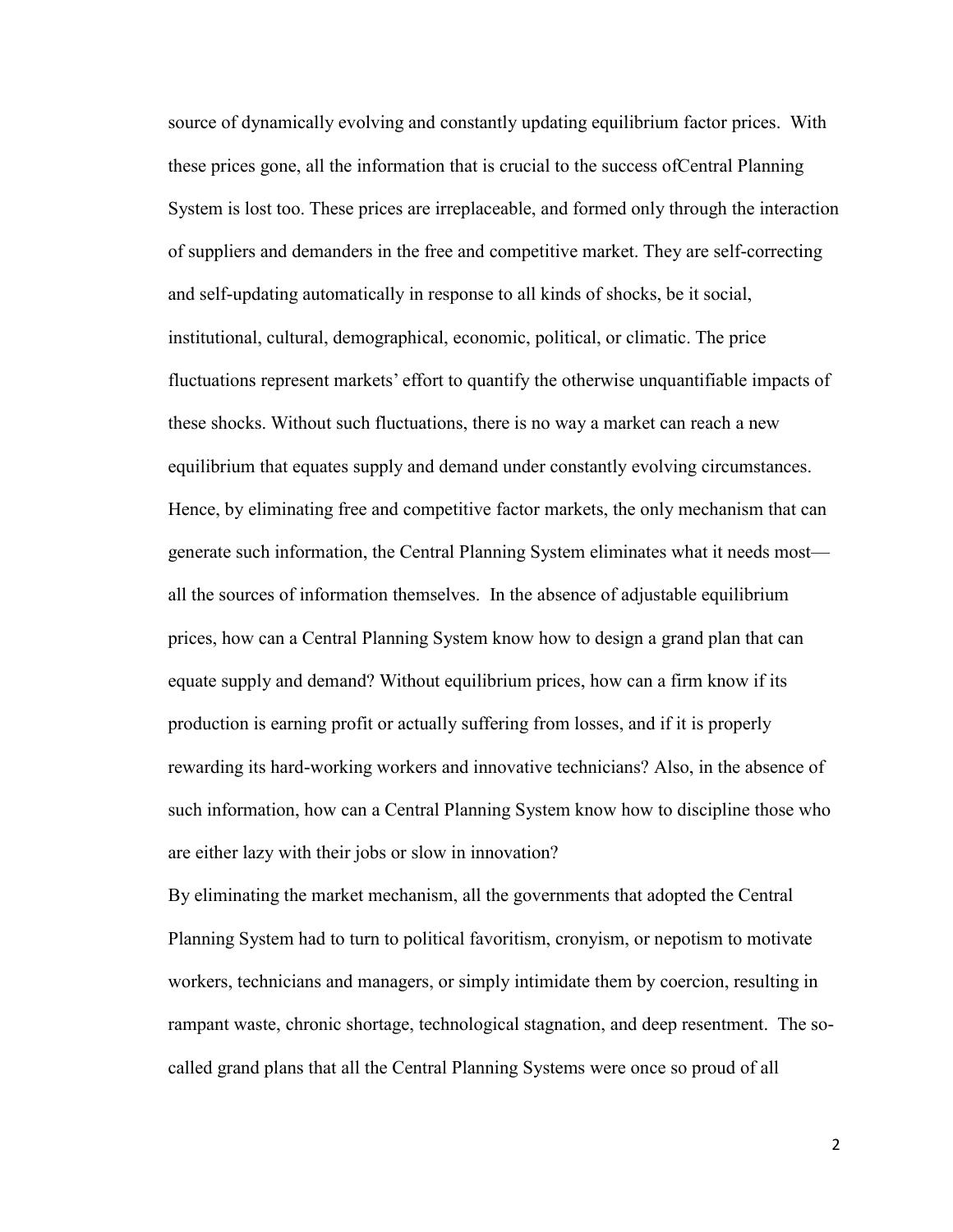degenerated into top-leaders' whims, speculations, empty promises, arbitrary commands, and compulsion that were out of touch with the real needs of people.

In China's case, such a planning system brought China's economy to the brink of collapse in the early 1960s at the end of the Great Leap Forward Movement, and again in the late 1970s at the end of the Cultural Revolution. The fatal problem of the Central Planning System became clear: in the absence of free and competitive factor markets, Central Planning is nothing but a fantasy.

1.2 Reintroduction of market mechanism and the remaining problems Fortunately by gradually moving away from the Central Planning System since the early 1980s, China has been nurturing the market mechanism and using price signals increasingly to coordinate production and to equate supply and demand. The result is spectacular. The chronic shortage and surplus of most products widely observed under the Central Planning System have mostly disappeared after using price mechanisms to coordinate production.

While China has made significant progress in using markets to coordinate its products, its factor markets, i.e., its land market, labor market, and capital market, have met strong resistance due to the various institutional barriers (World Bank, 2012). Its labor market is stratified in favor of urban population as a result of the Hukou system. Its capital market has been heavily intervened by the government through interest control and credit rationing in favor of SOEs. However, it is its land market has been experiencing most severe problems—it is completely monopolized by the state through administrative channel. Compared with other factor markets, land market has never got a real opportunity to develop.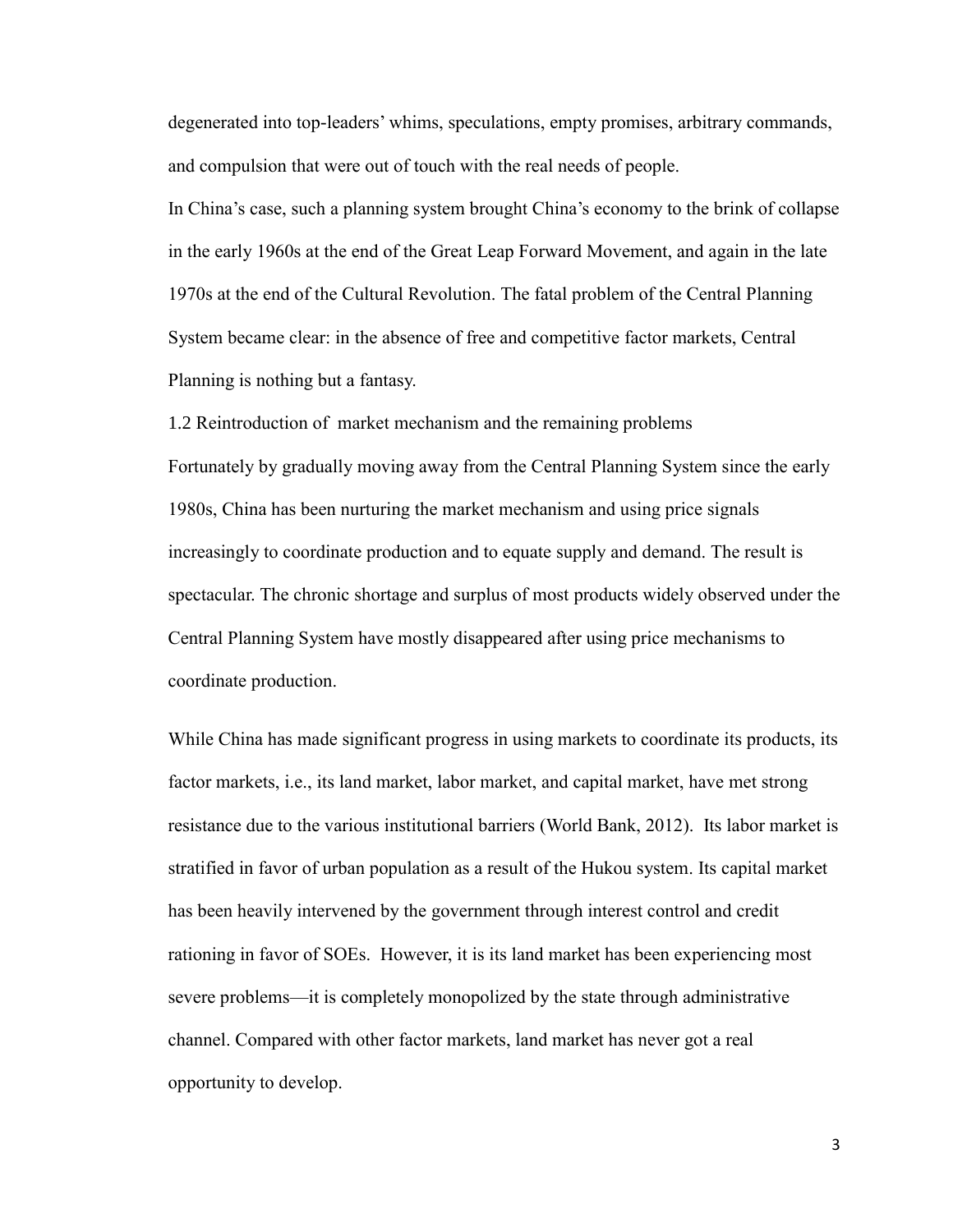1.3 Structure of the paper

 $\overline{\phantom{a}}$ 

In what follows, Section II discusses the initial benefits generated from the current land institutions; Section III discusses the consequences of the distortions in the absence of land market; Section IV discusses possible solution; Section V concludes the paper.

II. Initial Benefits Generated from the Current Land Institutions

2.1 Evolution of China's land tenure system

According to Article 10 of China's Constitution adopted in 1982, all the non-farmland, including all the urban land, is owned by the state, and most farmland,  $\frac{1}{1}$  including rural residential sites, is owned collectively but prohibited for sale.<sup>2</sup> The same article also stipulates that the government is allowed to take land from rural collectives to pursue public interest. The two stipulations of the same article are self-contradictory. The second one limits government land taking to circumstances where the government can prove its land taking is for public interest. However, the first one allows a city government to nationalize all the surrounding rural land where it expands. It is based on this interpretation that the local governments have been busy converting into urban land all the farmland within its fast expanding urban boundaries, be it for public interest or for commercial use.

<sup>&</sup>lt;sup>1</sup> A small amount of farmland is owned by the state and farmed by the state-run farms, most of them are located in China's remote border areas.

<sup>2</sup> See **Article 10 of the 1982 Constitution. It reads as follows, "Land in the cities is owned by the state**. Land in the rural and suburban areas is owned by collectives except for those portions which belong to the state in accordance with the law; house sites and private plots of cropland and hilly land are also owned by collectives. The state may in the public interest take over land for its use in accordance with the law. No organization or individual may appropriate, buy, sell or lease land, or unlawfully transfer land in other ways. All organizations and individuals who use land must make rational use of the land." Se[e http://english.people.com.cn/constitution/constitution.html](http://english.people.com.cn/constitution/constitution.html)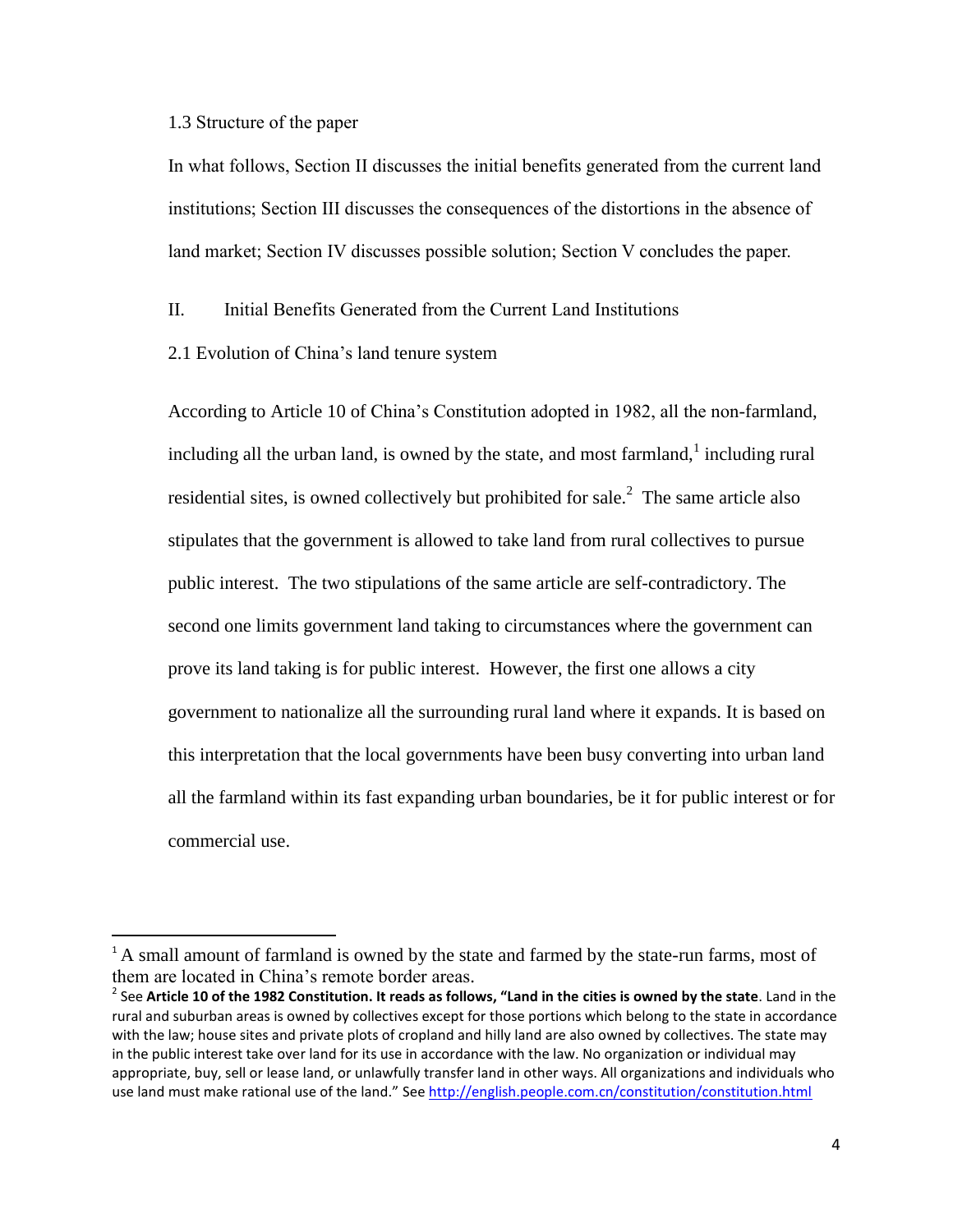Since 1982, despite numerous regulations and policies have been issued to regulate the land use in response to accelerating urbanization, the above self-conflicting constitutional stipulations remain unchanged. The ownership of farmland can neither be traded among peasants, nor among rural collectives or between rural and urban sectors without being initiated first by the government. At all localities the government views farmland requisitioning as one of the main sources of local finance and makes no distinctions between public and commercial interest when land taking from rural collectives occurs. Therefore, the constitutional stipulation that land taking should be in public interest has been totally ignored by the government.

In 1984, the No. 1 Document of the CPC finally endorsed the secret experiments undertaken in some remote and poor areas since 1978 by officially returning exit rights from the communal production to peasants. Once given by this option, the vast majority of the peasants chose to leave the compulsory collective production. They regained the exclusive land use rights and restored the long tradition of organizing production on individual household basis. Thus, the commune system was basically dismantled except for a few localities by 1984 out of peasants' own choice, and replaced by the Household Responsibility System (HRS). Under the new system, village land is still collectively owned, but peasants obtain the use rights to his or her share in village land proportionate to the population share. The peasants still do not have exit rights from the collective land ownership, but by the exclusive use rights to their land and their residential sites, they become residual claimants of their production.

As the Township and Village Enterprises (TVEs) became a main force of industrial production after the middle 1980s, rural collectives were allowed to designate a certain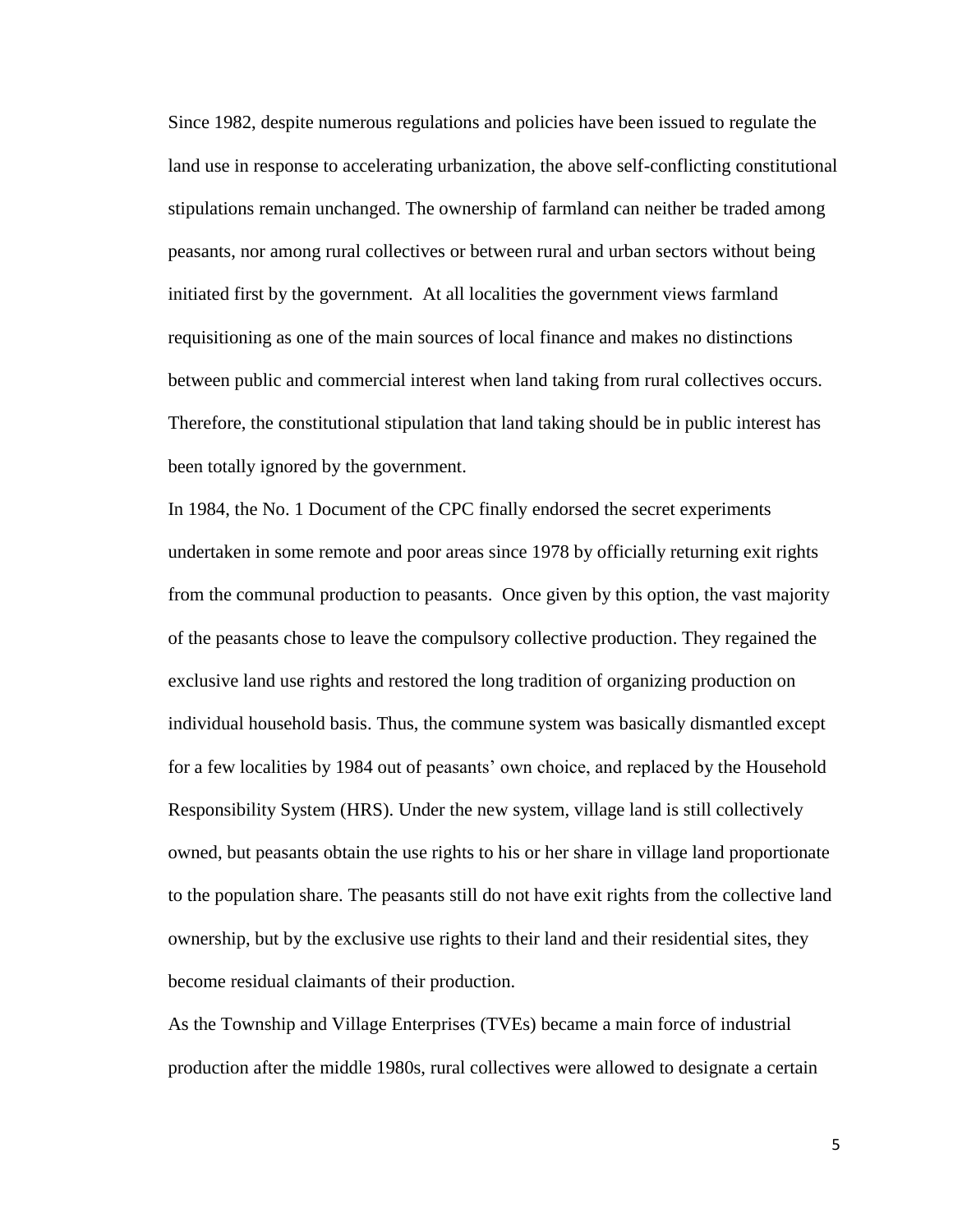amount of farmland for non-farming activities. These plots are called collective construction sites and used by rural collectives to pursue industrial or commercial interest. Most of them become idled after the Asian Financial Crisis of 1997 that resulted in sharp decline in TVEs except for coastal and suburban areas. The geographical proximity to transportation hubs makes these areas the favorite destinations for FDIs seeking cheap land and labor.

## 2.2 The dividends derived from the current land tenure system

The capability of China's agricultural sector to provide enough food to feed the population had been one of the top concerns of Chinese leaders since the early 1960s when China experienced a severe famine, followed by chronic nationwide food shortage throughout the 1960s to the early 1980s. The low productivity and limited food output relative to China's growing population under the commune system made it a must to impose ruthless restrictions on the pace of industrialization and urbanization. Now under the HRS, the rampant food shortage has been replaced by abundant food supply. China is in a position for the first time in its modern history to be able to focus wholeheartedly on industrialization and urbanization. China's rural areas not only provide an increasing amount of output, but also provide an increasing number of surplus laborers to nonfarming sector. Currently, around 260 million migrant workers are working in urban areas and most of them are from rural areas. These workers constitute the backbone of China's powerful export-oriented manufacturing sector and explain to a great extent why China can turn itself from a basically autarkic economy with a trivial share in the world total trade into the second largest economy, the largest trading nation, as well as the largest holder of foreign reserves in the world in about 30 years.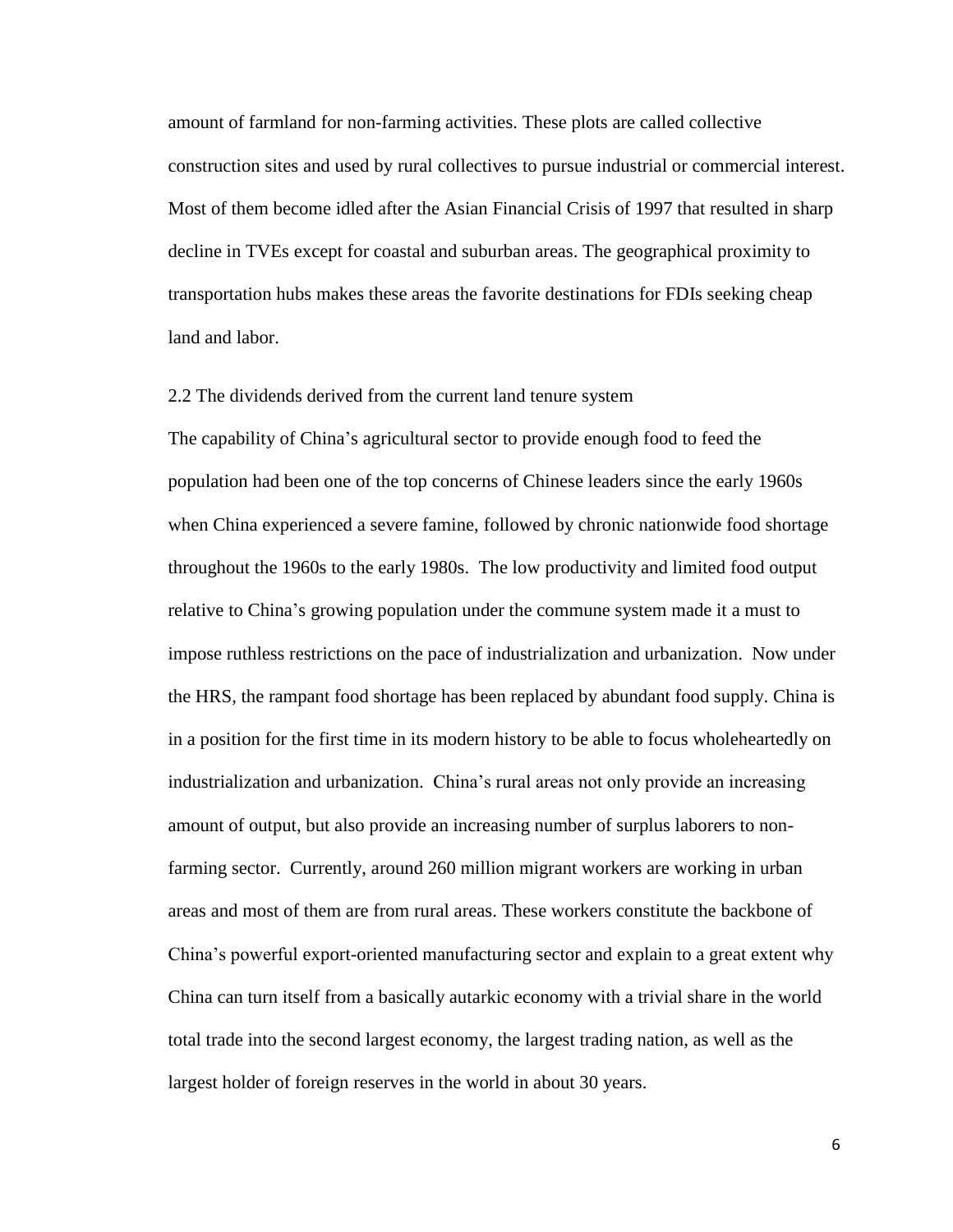In addition to output and labor, the current land tenure system also provides cheap and abundant supply of industrial land in two ways. First, it is easy for the government at various localities to requisition farmland from rural collectives, because rural collectives are not allowed to sell their land to anyone else but to the government. With this monopsony position, the government does not have to pay high compensation to local peasants. Second, as mentioned above, rural collectives are also allowed to designate a certain amount of their own land for industrial and commercial activities at very low rentals and very loose environmental codes and enforcement.

The government then allocates only a small part of it for residential use, leaving most for industrial use. While the firms, especially those of FDIs can get cheap land thanks to this policy, the small supply of residential land means that there will be excess demand for residential sites. The developers have to bid for the limited supply of residential land at the government controlled land auction market. The government thus can reap most of the steep appreciation of the land through fierce bidding war among developers. The huge amount of land wealth collected by the government from this channel then can be used to finance the investment in local infrastructures and other urban renovations. Here lies the secret why China can change the skylines of its urban areas so rapidly. In the last 20 years since the early 1990s, China has renovated most of its cities. It is the largest government-initiated and government-led urbanization ever taking place in human history.

### III. Negative Consequences of the Current Land Tenure System

3.1 The tasks that the current land tenure system has failed to deal with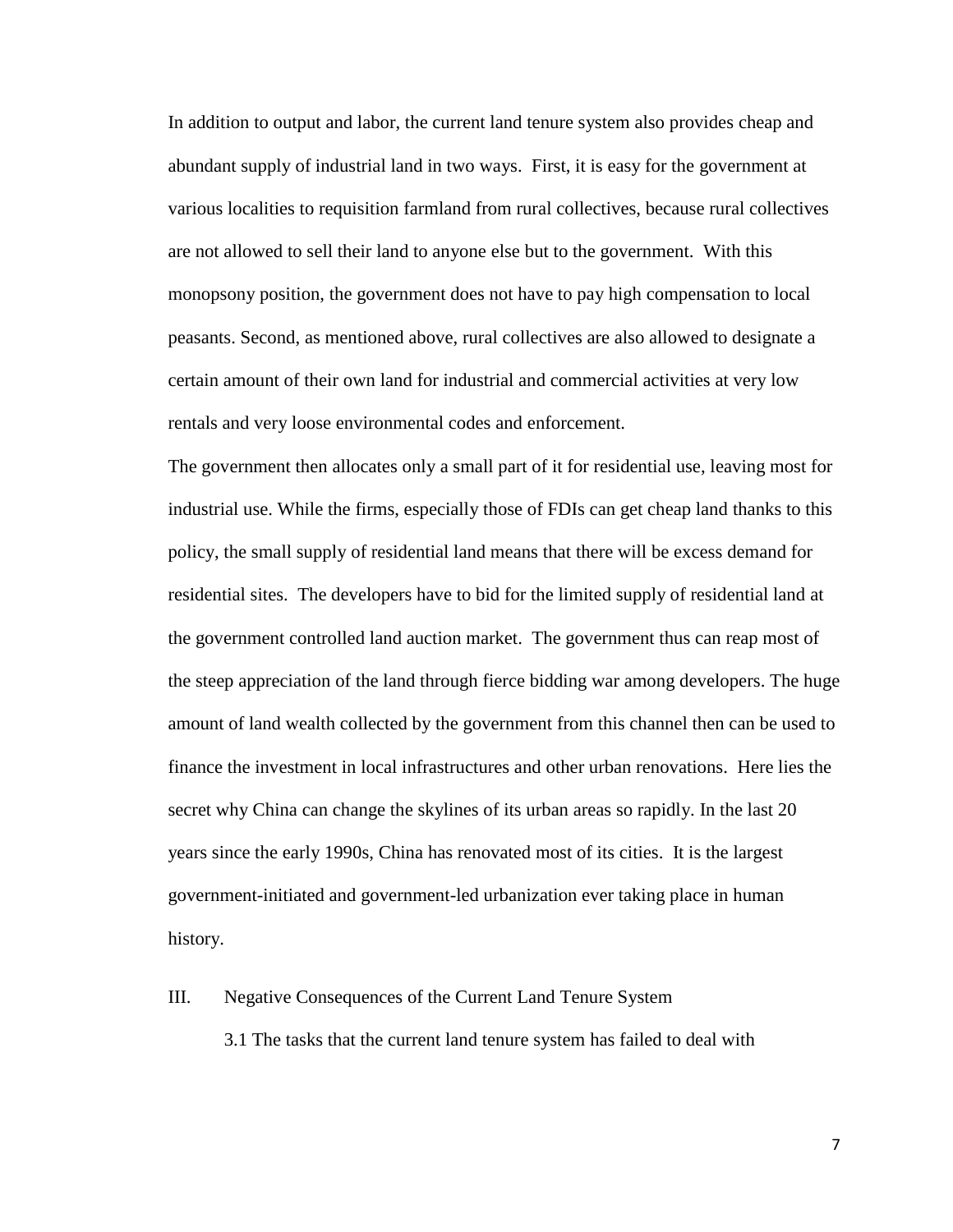However, serious problems have been accumulated under the current land tenure system. As pointed out, the main features of the current land tenure system was determined in 1982 when a new Constitution was adopted in the wake of the Cultural Revolution and when China was focusing on reforms in rural areas where the commune system was not yet replaced by the HRS. Therefore, the land tenure system stipulated by the Constitution did not take into its consideration the following formidable tasks that soon arose inevitably. The followings are some of the tasks.

1) To gradually transfer all the farmland, all the rural residential sites with the housings above, and all the collective construction sites to those who choose to remain to be farmers as urbanization deepens;

2) To convert the suburban farmland into urban land efficiently and peacefully:

3) To absorb gradually most of the rural population through urbanization;

4) To maintain the stable production of agriculture during this period;

5) To prevent the urban/rural income disparity from worsening;

 $\overline{a}$ 

6) To make sure that the remaining farmers are those who are not only most efficient but also those who choose to do so with their own will.

These tasks involve at least 1.8 billion mu of farmland, at least 500 million rural residents, $3$ hundreds of thousand villages, and thousands of towns and cities. No one has the full information how to coordinate the transfer of land and people in rural areas and between rural and urban areas, especially in a peaceful, efficient, and voluntary manner. However, given the restrictions of the current land tenure system, all these transfers will not happen. The government

 $3$  At the current official urbanization level of 52%, there are still 6.5 hundred million rural residents. Suppose China can retain one hundred million farming population, given that China has 1.8 billion mu of farmland, each of them will only have 18 mu, or little more than 3 acres of farmland. The rest of the farming population has to leave the farming sector to make a living.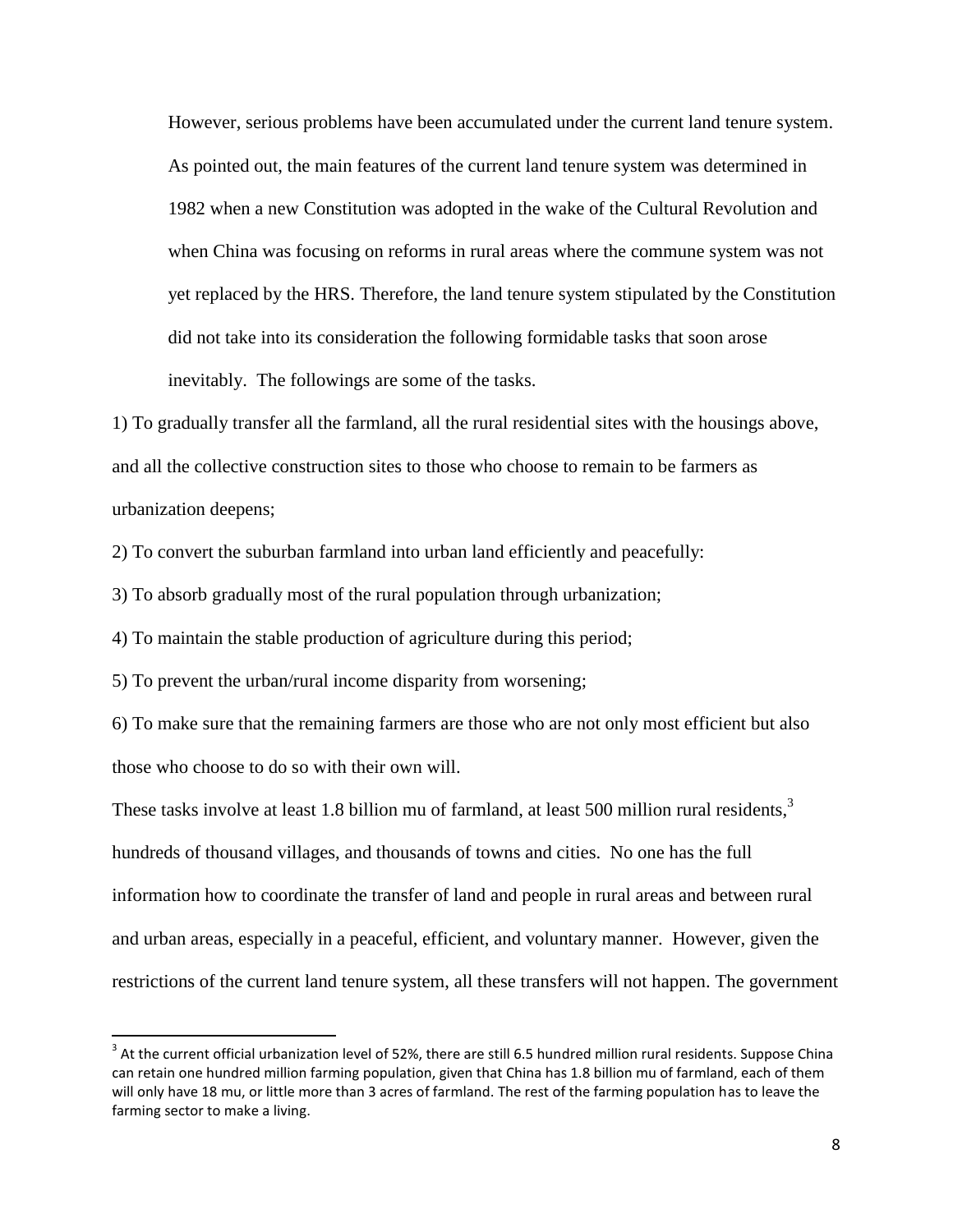has to intervene directly. This means that all the land and population in rural areas have to be allocated administratively in a way that is exactly what we saw under a Central Planning System. Such an allocation method is doomed to fail sooner and later after some glorious moments. If there are land markets plus free migration policy across the nation, they will take care of the allocation of the land and houses on the daily basis through voluntary and peaceful process at mutually acceptable prices that emerge at the land markets and labor markets.<sup>4</sup> But under the current land tenure system, no such transactions can happen beyond the boundaries of a village without the initiation of the local government. All the transfers of rural land and houses are illegal if one party of the transaction is from outside of a village.

3.2. No solutions in the absence of a land market.

l

In the absence of a real land market, there are no solutions to the following thorny problems. 1). It is impossible for more efficient farmers to emerge and to become owners of modern farms by taking over the land of less efficient farmers. Actually the most capable peasants, being unable to expand their land operation scale in an institutionally secured way through fair competition and land acquisition, choose to leave rural areas. This is why China's farming sector is now run increasingly by the aged, weak, sick, female, and handicapped. As a result, modernization of agriculture remains to be a remote dream to China.

2). It is impossible to fairly compensate those farmers whose land is taken by the government because there is no objective reference of market equilibrium price.

3). It is impossible to use land efficiently among farmers because tenants, even most efficient ones, have no secured tenancy rights. The land they rent in can be taken back often by those who return from cities for various reasons.

<sup>&</sup>lt;sup>4</sup> As mentioned above, due to the Hukou system, the labor market is also not working properly. But this topic deserves a separate paper and will not be fully discussed here.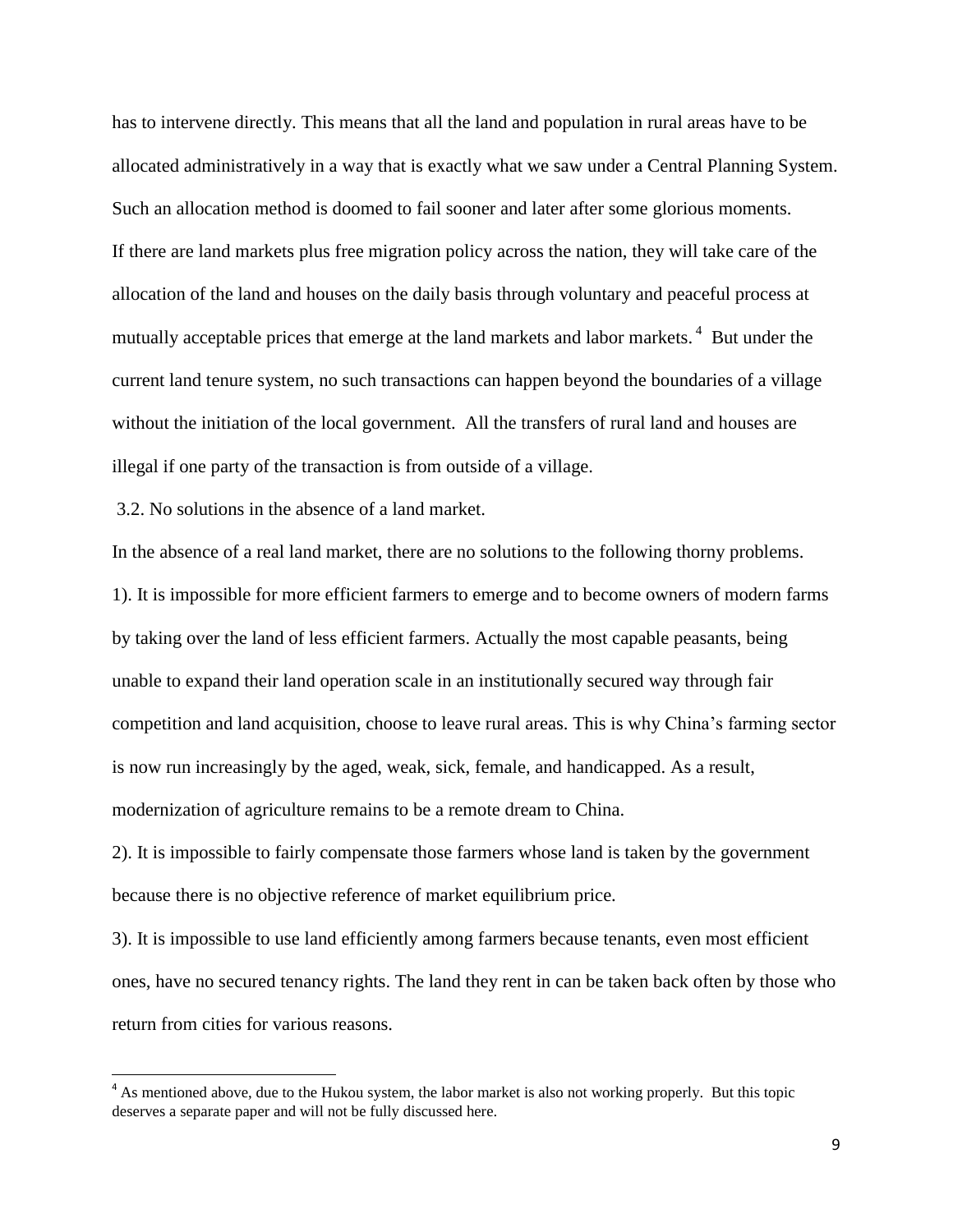4). It is impossible to find out the true opportunity cost of a plot of land that is to be converted to urban land. In the absence of land market, therefore, land allocation cannot be efficient. 5). It is impossible for a city to grow endogenously<sup>5</sup> and to determine its natural physical boundary. Without allowing try and error at the land market to exhaust the agglomeration effects, the land price and housings price are doomed to be seriously distorted and the expansion of the city cannot be determined by the drive to exhaust the agglomeration effects, but by the drive to reap the monopoly rent on land. Therefore, the urbanization is pushed exogenously by the government and the urbanization of land is much faster than the urbanization of rural population. 5). Impossible to know the true value of a piece of land or a property because of the seriously inflated land price. Therefore, there is no solid ground to calculate property taxes and other land related taxes. Since all the land is either owned by the state or collectives, there is no legal basis to impose property taxes that otherwise can replace the current unfair and wasteful land financing through land selling.

6). Impossible to prevent land and housing bubbles from bursting. Because of the monopsony in getting rural land from farmers and monopoly of the urban land by the government, one of the two root causes<sup>6</sup> of the housing bubble, as long as the numerous government regulations issued in recent years do not touch this root cause, they are doomed to fail in controlling housing price as the government intends.

7). It is impossible to reduce the rural-urban income disparity, given urbanization becomes so exclusive as a result of the hukou system and particularly the prohibitively high housing price relative to the meager income of migrant workers from rural areas.

l

 $5$  By endogenous, I mean that the expansion of a city is mainly driven by agglomeration effects, not by distorted factor prices or government expenditures and subsidies. Firms and population are attracted to flow to the city because they can reduce their average production cost or enhanced their household income and welfare.

 $^6$  Another one is the oversupply of money, that, in turn, is caused by greatly inflated foreign reserves under a managed exchange rate regime.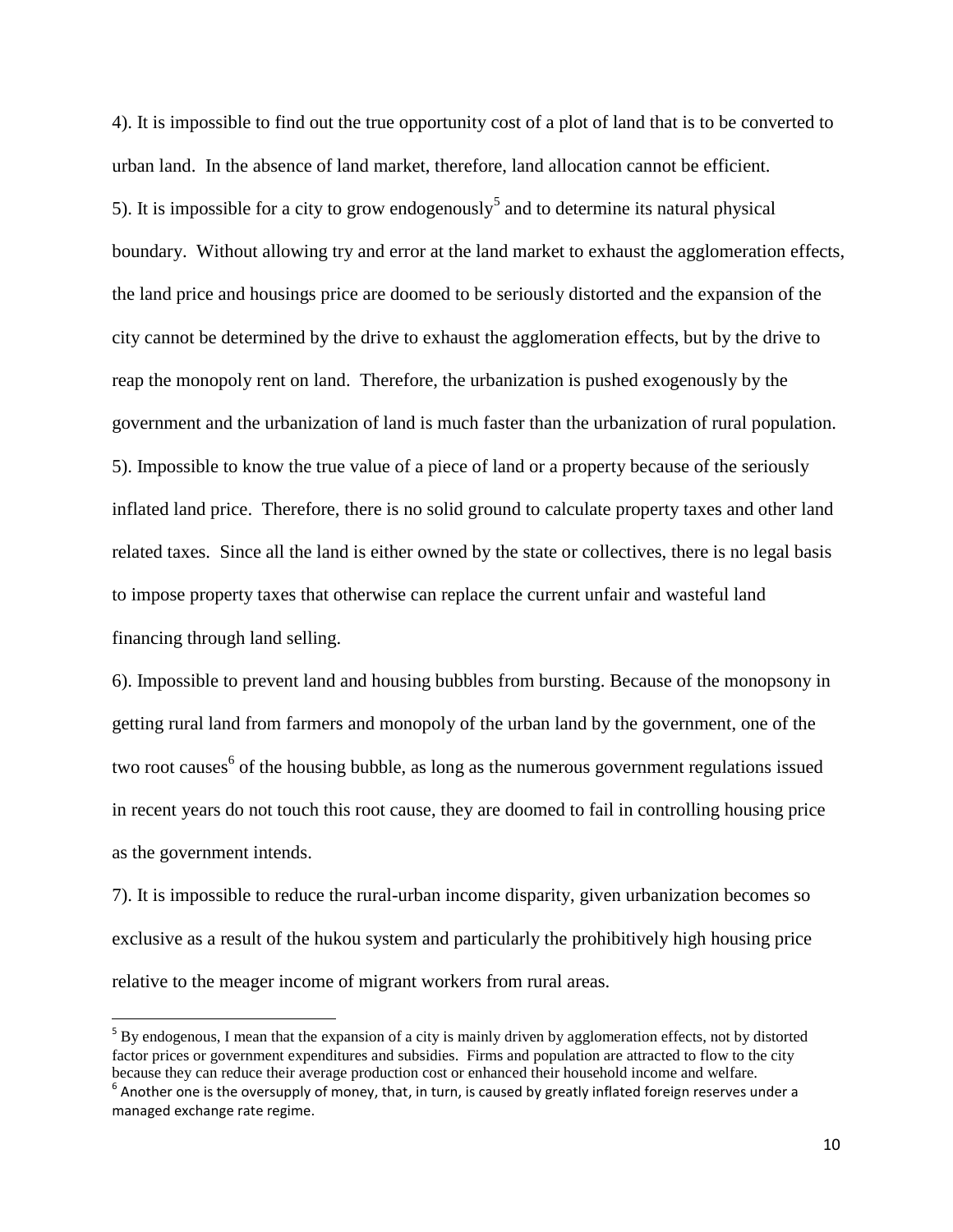8). It is impossible for the rural finance to emerge and grow normally because the ownership and property rights of rural land are not well defined, thus, cannot be used as collaterals.

9). It is impossible for more efficient cooperatives to emerge to replace the less efficient ones because peasants are forced to stay in their current collectives, no matter how inefficient and corrupt these collectives are, or simply lose they land share if they choose to quit from the current ones.

10). It is hard to booster domestic consumption because people's purchasing power is seriously eroded by the prohibitively high housing price in urban areas.

11). It is impossible to stop local governments from land taking for non-public interest projects. They are so busy with such activities that they can hardly focus on its own designated job providing public service.

12). It is impossible to provide the most important opportunity of social mobility to rural population—to absorb and integrate them into urban communities to benefit from the agglomeration effects.

13). It is impossible to obtain useful information about how, where, and for whom, and how many low rental apartments should be built even if the government has the money, land and will to do so. Lack of information has already led government-sponsored low-rental housing projects to be located in areas where few would like to live despite the overall strong demand for such housing. It is impossible to overcome the coexistence of ghost towns and overcrowded urban villages. Consequently, the urban-rural divide will continue,

14). It is impossible to effectively reduce the friction or confrontation between the government and the famers as long as land taking is still conducted in the current way that basically ignores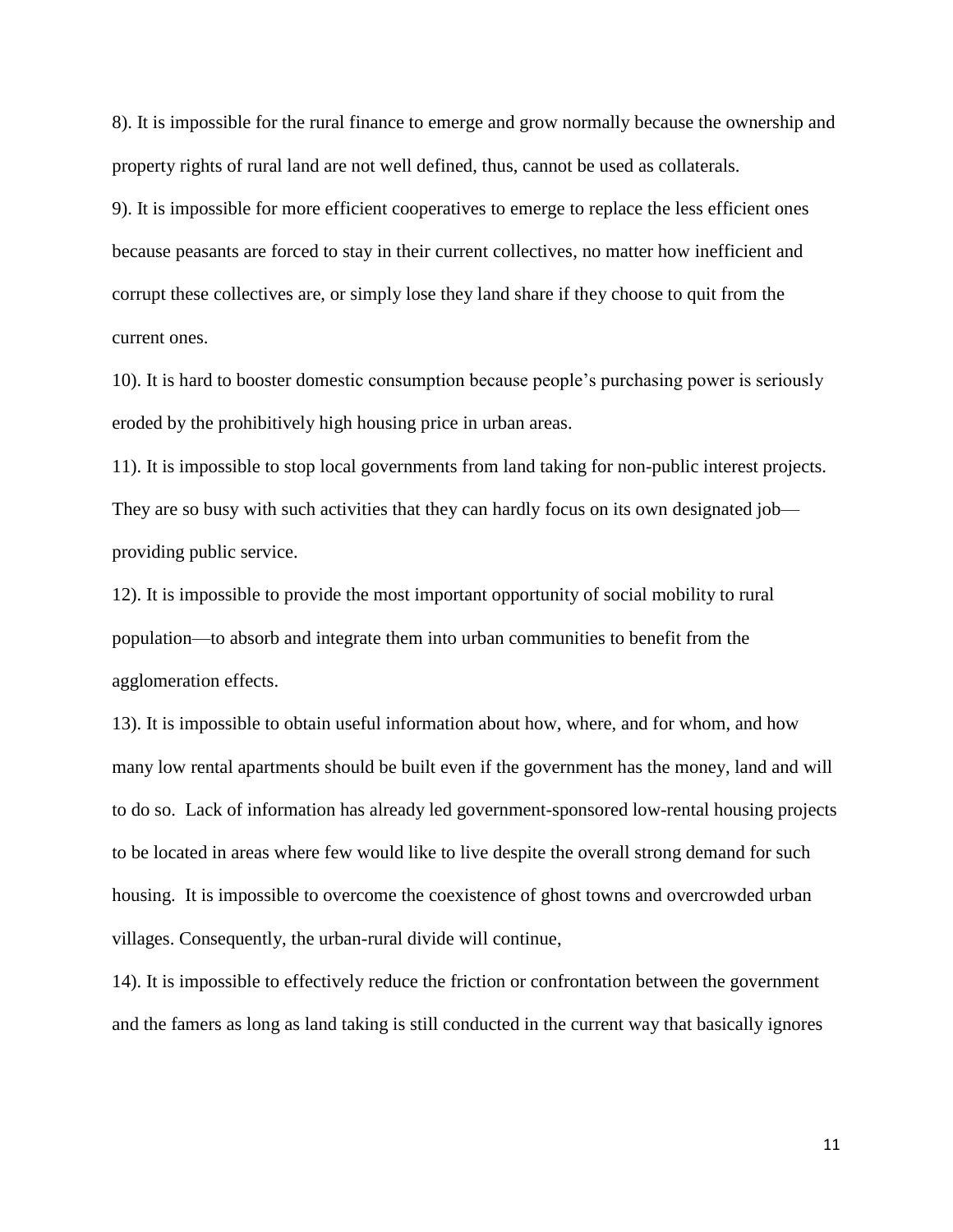farmers' rights to their own land and ignores the fairness of compensation for land loss in the absence of a true land market.

15). It is impossible to legalize the emerging underground land markets and housing markets and to eliminate the potential clashes between the formal and informal land markets and housing markets. Despite the fact that urban villages that are growing and thriving across all the urban areas, and the fact that they become de facto the main source, often the only source, of low-rental housing to migrant workers and low-income urban residents, the residents there continue to face the uncertain legal status of their housing, because their housings are illegal and can be demolished any time by the government according to the current land tenure system. 16). It is impossible for China to claim to be a nation of law that respects and protects people's properties. Most land takings violate China's own constitutional stipulation that no land taking

should take place unless it is done in the name of public interest.

IV. The Way Out

4.1 The current land tenure system is killing any hope for a true land market.

Compared with labor market and capital market, the least developed is the land market. The labor market and capital market, imperfect as they are, at least play an important role in allocating labor and capital respectively. In sharp contrast, one could hardly say that China has a land market in its true meaning. As is discussed above, land is de facto allocated exclusively through direct administrative efforts. According to the current land tenure system, no individual farmers are allowed to own land. All the farmland is owned by rural collectives, but the latter have no rights to buy and sell land to other rural collectives, let alone to anyone from non-farming sector. They are only allowed or forced to sell to the government for the purpose of urban and industrial development. Under this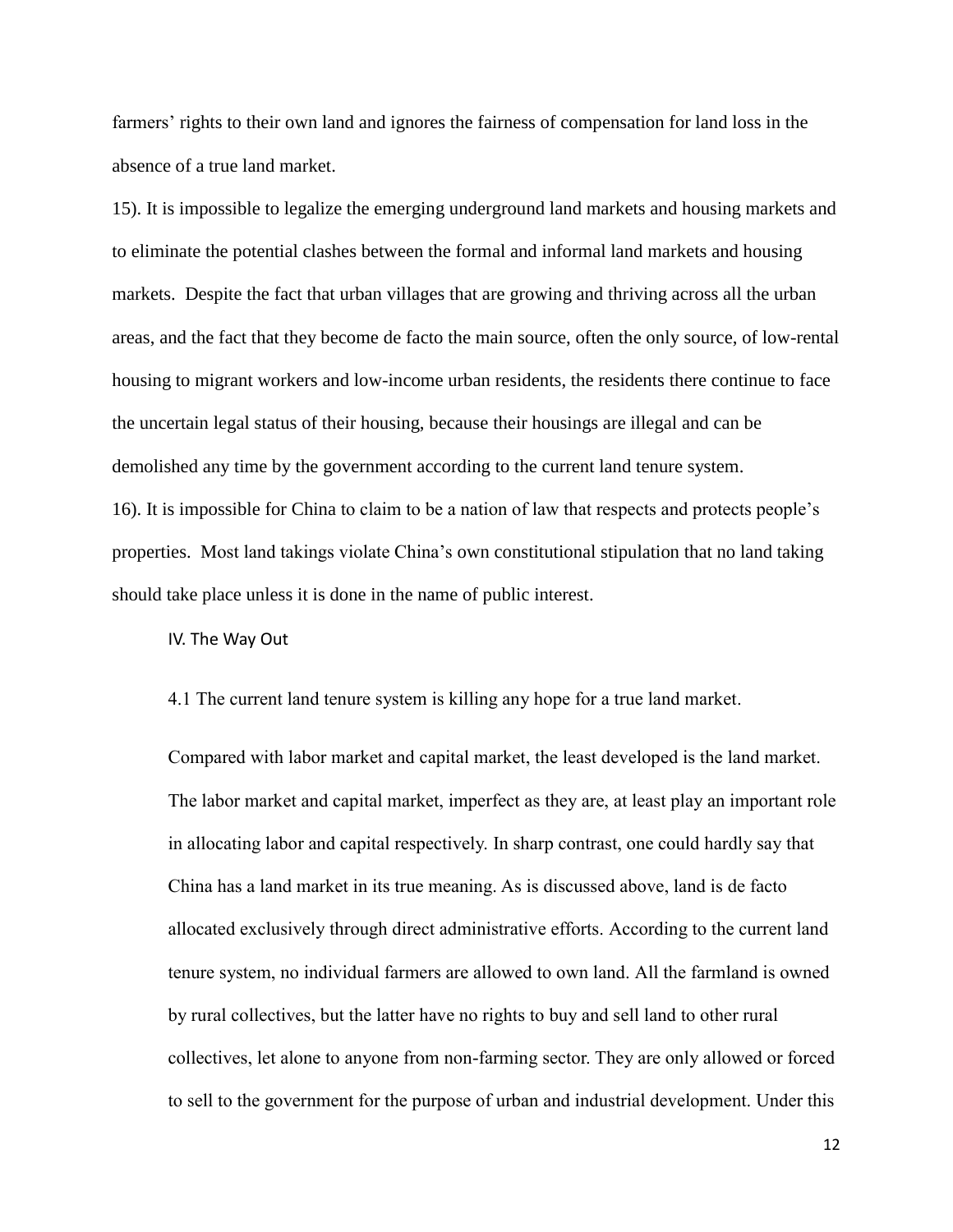stipulation, the government is the de facto monopsony at the primary land markets because only the government has the right to purchase farmland and to convert it for urban use. The government is also the monopoly at the secondary land markets that auction leaseholds to developers. Hence, the government is the only legal demander for farmland. It is also the only legal supplier of urban land. All the other potential suppliers of land for urban expansion, mostly individual farmers and their collectives, are illegal under this land tenure system, and facing crack-downs frequently.

By design, the current land tenure system totally insulates the supply of urban land (in this case the rural collectives) from its demanders (in this case the migrant workers and the urban families and firms), leaving the government as the only intermediary between the supply and demand. The spontaneous interaction between supply and demand through price signals is impossible.

In this sense, the significance of the decision made by the third plenary of the  $18<sup>th</sup>$ congress of CPC cannot be overemphasized. This important decision defines the direction of future reform in the following language: "[t]he basic economic system should evolve on the decisive role of the market in resource allocation."<sup>7</sup> This is the first time that CPC makes it so clear that all the resources should be allocated decisively by market instead of the government. CPC urges that the economic institutions should be evolved in this direction. By saying this, China implicitly admits that up to now its factor markets have not fully developed. Remember this is the main argument of most of the developed nations based on which they refuse to give market status to China despite the latter has

l

<sup>&</sup>lt;sup>7</sup> http://www.chinausfocus.com/china-news/the-decision-on-major-issues-concerning-comprehensivelydeepening-reforms-in-brief/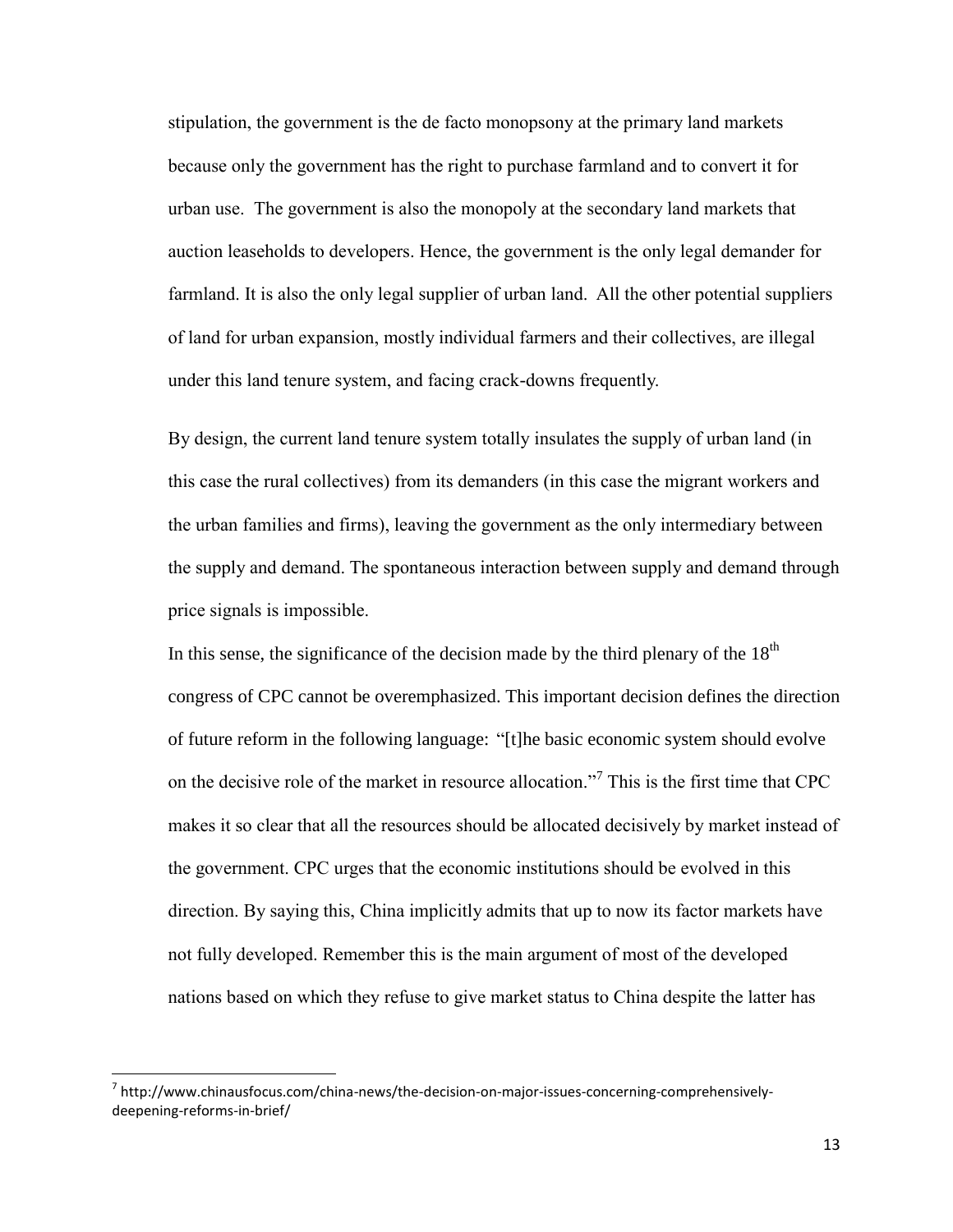been urged them strongly to do so. This very honest assessment of the status of China's factor markets represents a huge step for China to address this issue.

4.2 Face the reality—no escape from land market

The essence of using markets to allocate resources lies in the fact that all the resources have to be allowed to enter markets freely and to be traded without institutional discrimination before equilibrium prices can be generated and supply and demand can be equated. The equilibrium prices are the indications of the opportunity costs of those that are being transacted. Only when we know the opportunity cost of each thing, we can know how to allocate it efficiently and rationally. Without knowing its opportunity cost, how could one know if it should be treasured or trashed?

Equilibrium prices can only generated through repeated trade. If a priori something is excluded from being traded at market, then there is no way to reveal its real value. Only through the interaction of supply and demand, a mutually acceptable price will emerge to reflect its true value. In this sense, it is hopeless for a true land market to emerge under the current land tenure system.

In the absence of a true land market, both the old and newly acquired urban land is allocated through direct administrative method, causing all the efficiency problems and social justice problems. The same phenomena observed under the Central Planning System now can be seen everywhere: i.e., the coexistence of chronic surplus and chronic shortage. We see rampant short supply of residential land, ordinary residential housings, especially the low rental housings and cheap apartments. At the same time we see chronic surplus of industrial parks, idling collectively owned construction sites, and unoccupied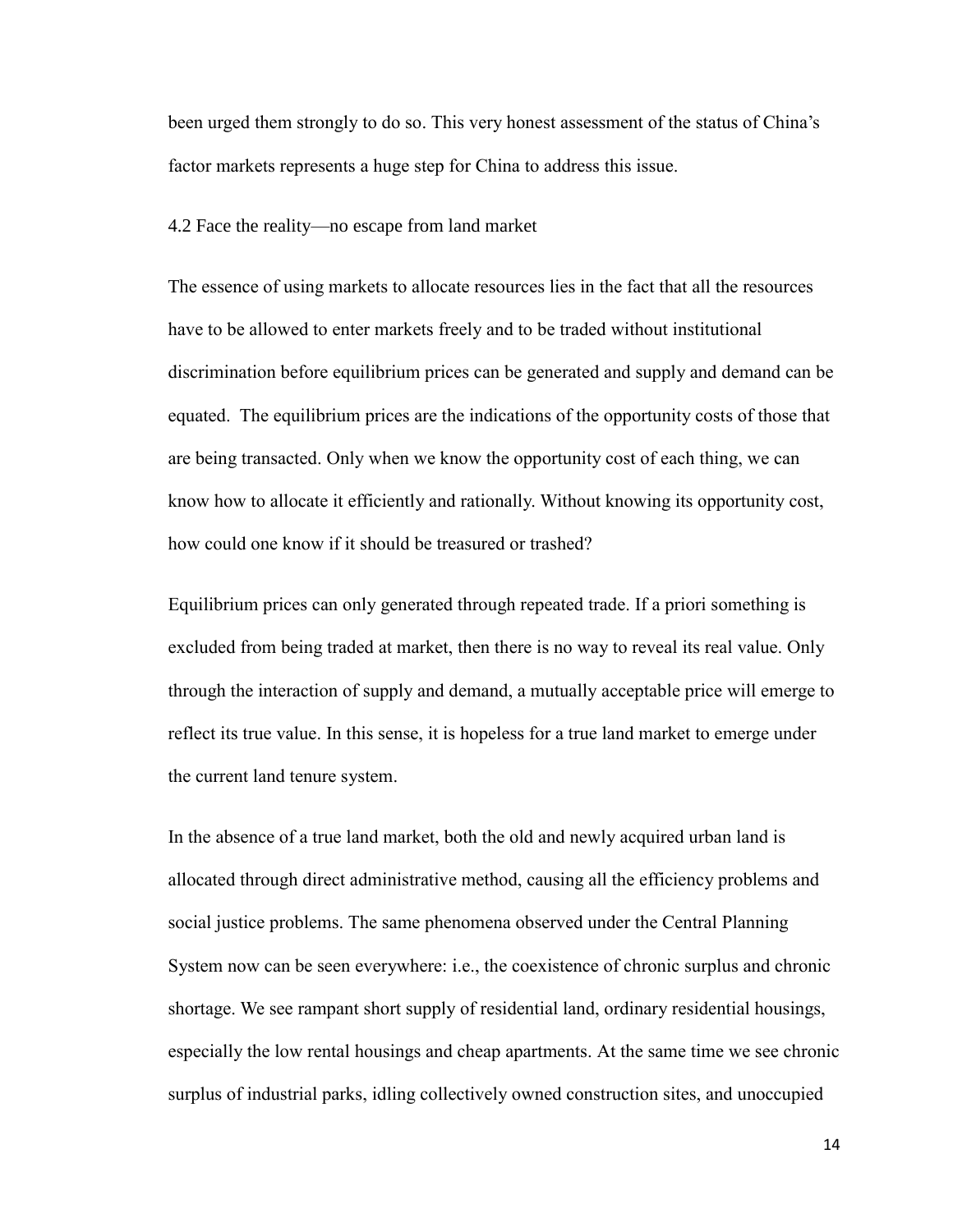luxury apartment buildings, empty supermarkets, and deserted stores in numerous ghost towns mushrooming across the nation.

China is in a dead end in the evolution of its land tenure system. This system prevents a real land market from emerging. Without government direct intervention, land demand cannot interact with land supply. In the absence of a true land market, land prices and housing prices are inevitably distorted. When there is no reliable price reference for land allocation, efficient and fair allocation of land is beyond China's reach.

The lasting distortion in land supply and land prices cannot be corrected automatically, threatening to derail China's urbanization at a time when China not only urgently needs to integrate more than 200 million migrant workers, but also needs to urbanize most of its rural population.

As the housing bubble is looming bigger and bigger, the Central Government feels more and more pressure to intervene administratively the land supply and housing demand by issuing an increasing number of often inconsistent rules and regulations with little effect. If such situation continues, China will rely more and more on administrative allocation of land, drifting further away from its original goal of nurturing a truly competitive nationwide land market.

4.3 Historical lessons

Here some review of history ire very relevant. During the peak of the commune movement from 1958 to 1961, there was a tendency to share properties, grain output, income, and land ownership without compensation across different production teams, or even across different production brigades within a commune. In most provinces, peasants were even forced to join the communal dining halls under which peasants even lost the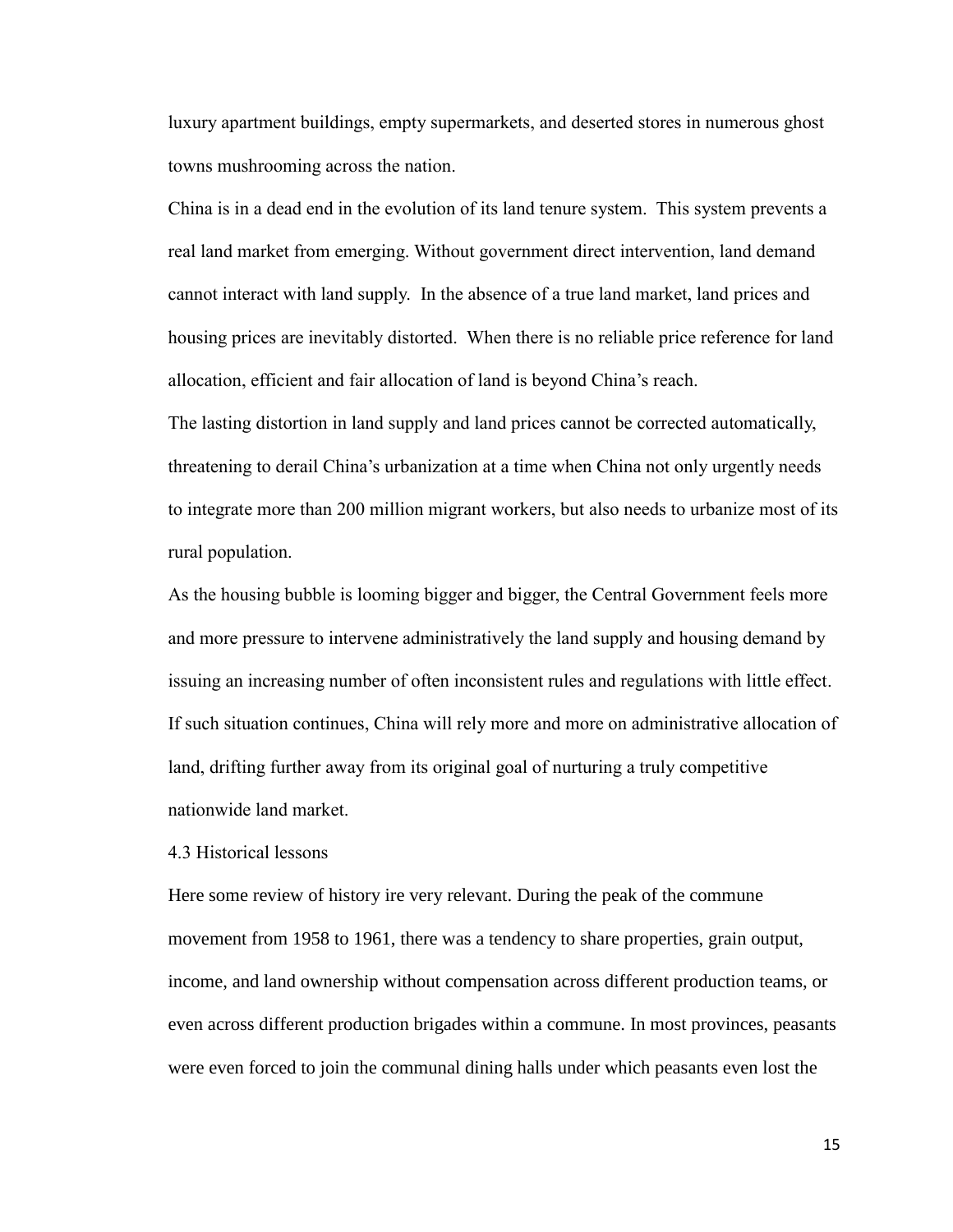control over their own grain rationings, let alone their own products. This extreme egalitarianism deprived peasants of any incentive to work hard, resulting first in free ride problem and rampant food waste while food was still available in the fall of 1958, then in sharply declined production and sharply rise in death toll in 1959 and 1961. The deteriorating situation eventually led the government to permit peasants to decide on their own whether they wanted to leave the communal dining halls or not in May, 1961. Of course, farmers chose to exit from the compulsory dining halls immediately, and the famine ended abruptly in the same year, despite that fact that the per capita grain consumption in rural areas reached the lowest since 1958. It was indeed a miracle that China could overcome the great famine when the per capita grain consumption fell to its lowest level since 1949. The main reason that China succeeded in ending the famine should be attributed mainly the rights that the Chinese peasants regained to exit the compulsory, wasteful, and inefficient communal dining halls. What should be pointed out emphatically is, the promise to allow the peasants to exit was not empty. The peasants were allowed to line up in front of the communal warehouses to claim back their food rationings, no matter how meager they were. The free sharing of food among different households and villages was effectively stopped and the rampant free ride problem was mitigated to a great extent. By giving peasants the free exit right from the communal dining halls also avoided an unnecessary debate over whether the communal dining was more socialist over the private kitchens in a time when the communal dining halls had been equated to communism in the previous years and many were already penalized politically for being opposed to this radical institution.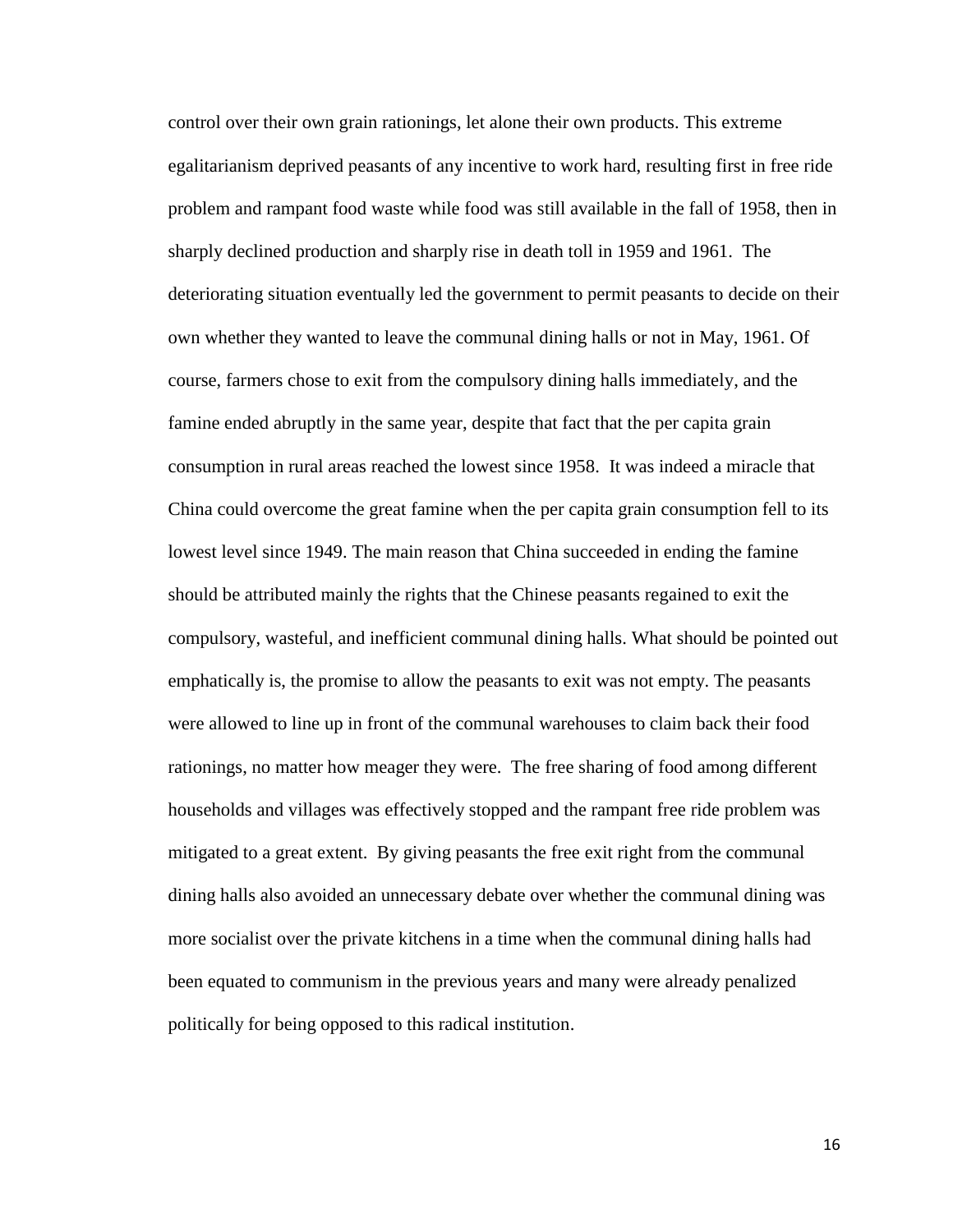Lessons also can be learned from how the commune system was formally abolished nationwide in 1984. The peasants started to exit secretly from the compulsory collective production since late 1970s in some remote and poor rural areas by returning to household-based production. As this practice spread to more and more places because the peasants were allowed to keep more of the above quota products as a result of its much higher efficiency, eventually the CPC and the Chinese government endorsed this rural reform in 1984. By giving peasants the exit rights from the compulsory collective production, the commune system was deserted in most places automatically except for Nanjie Village in Henan province and Huaxi Village in Jiangsu province. The exit right this time is also not empty promise. The formerly collectively used land was divided up among peasants on the per capita basis. The peasants are allowed to have the exclusive use rights to their land and to organize their production on the family basis or group basis. In retrospect, one can see that by emphasizing exit rights, one can avoid the controversy of whether the commune system was socialist or not, and emphasize instead that even if it is a good system, it still should be formed by peasants' own free choice. One thus can avoid the sensitive question of whether allowing the privatization of land use rights represented an effort to go back from socialism to capitalism. At the time Deng Xiaoping's advice to reformists was, do not get into ideological debate. This is wise because many of the defenders of the commune system could use the prevailing orthodox ideology to their advantage. By giving the exit right back to peasants, a move backed by CPC's own principle of voluntarism, the key point in the debate now is no longer about whether socialism is better than capitalism, but whether one should force peasants to do what they dislike. If the commune system were really efficient and beneficial to the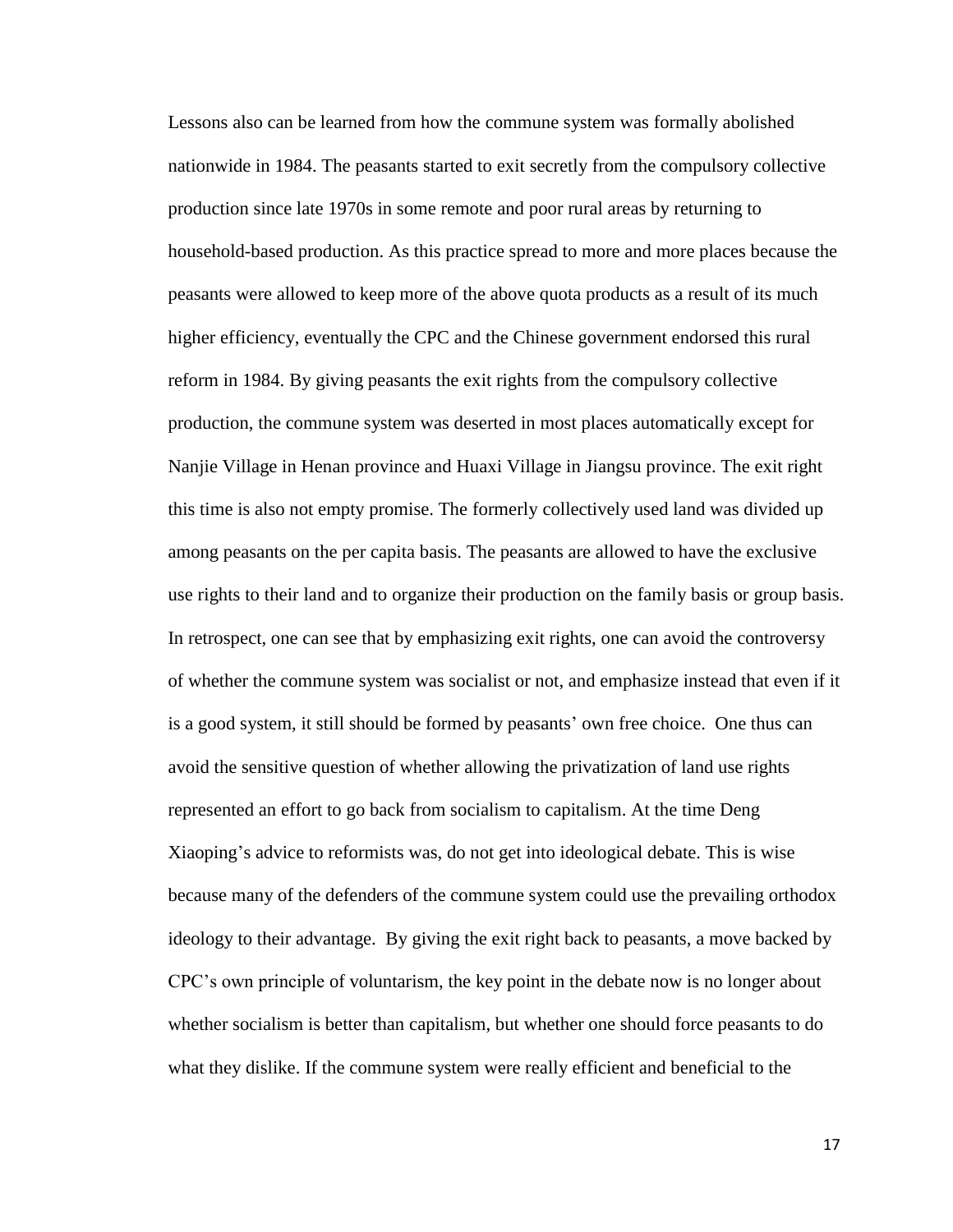peasants, why the majority of the peasants would not have chosen to retain it? By emphasizing exit rights, one also can avoid forcing some peasants to abandon their collectives, such as the above-mentioned Huaxi Village in Jiangsu province and the Nanjie Village in Henan province. Giving exit rights to the peasants means that the government should respect peasants' own choice. It is alright if the local peasants decide to retain the commune system. Thus the Chinese government skillfully avoided a potentially treacherous ideological debate in the wake of the Cultural Revolution when the leftist radicalism was still rampant.

The result of allowing peasants to exit from the commune system is spectacular both in term of TFP growth and in total output (Wen 1993). In less than 10 years since this institutional innovation, China was able to abolish its long dependence on food coupons to ration food among urban residents. Despite the fact that China's population has almost doubled since the late 1960s and its fast growing per capita income has led to more meatbased dietary, and China's farming is mainly undertaken by those who are mostly aged, weak, sick, female, and handicapped on a shrinking acreage of arable land due to urbanization and industrialization, food supply is abundant everywhere in China. Based on the brief review above, we can see exit rights play a crucial role in improving production efficiency, rural income, and nation-wide food security and provide a solid foundation to industrialization and urbanization.

4.4 Endogenous urbanization must be guided by factor markets

The outdated land system is one of the two most important root causes of why China's urbanization is government-driven instead of market-driven, and why it is exclusive to rural population. Another root cause is China's hukou system. In this sense, China's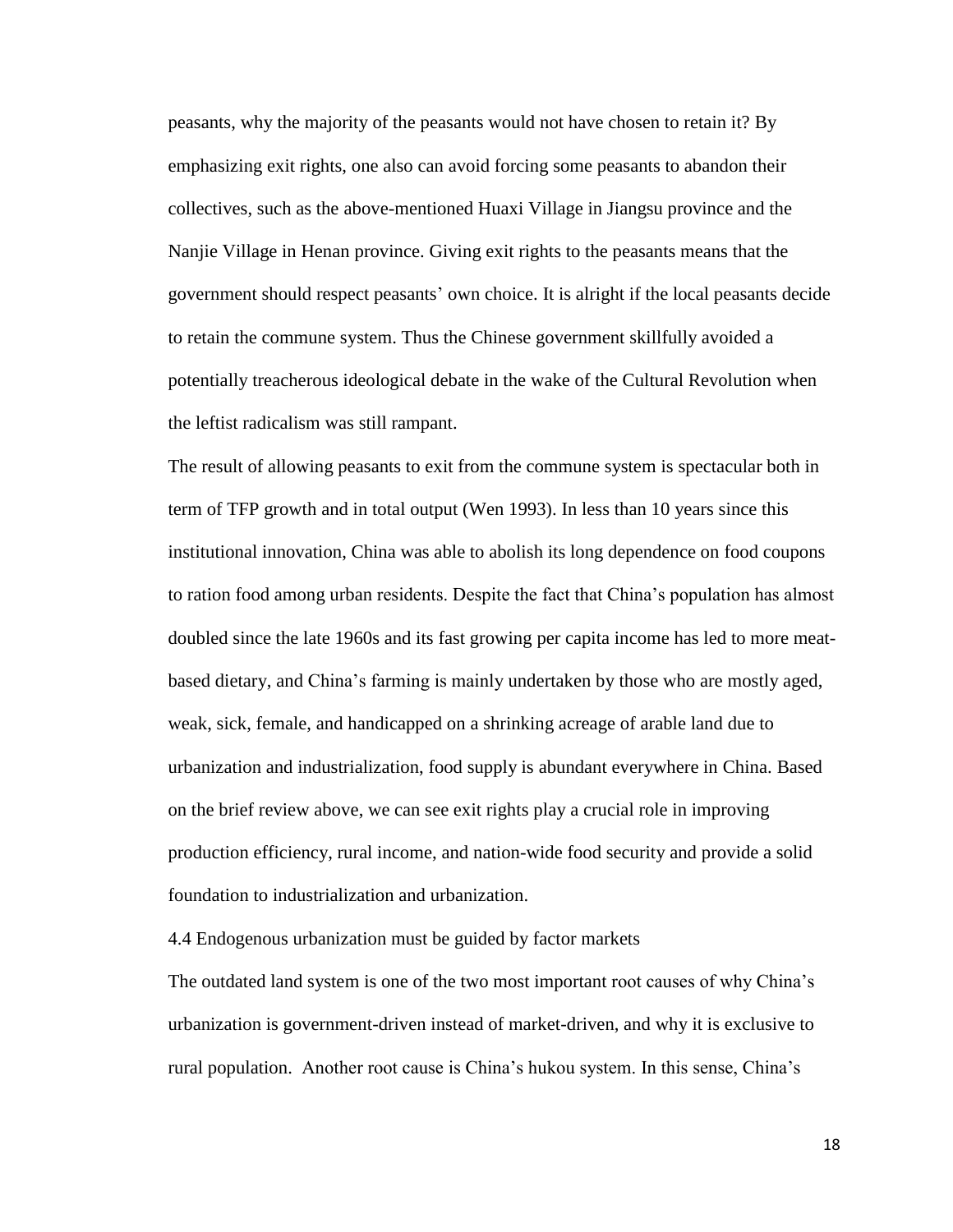urbanization is not endogenous and sustainable because it is not based on the net gains of agglomeration effects, but based on the government expenditures financed by the underpaid land requisitions and overcharged leasehold auction. Under this model, urban sprawling, driven by seeking land transfer fees and GDP growth, becomes a serious problem. If the trend of exclusive urbanization continues, the already extremely high rural-urban income disparity can hardly be reduced.

An endogenous urbanization should be driven by net gains from agglomeration effect. As long as the agglomeration effects have not been exhausted, firms and individuals have incentive to move in to reap such potential net gains. However, in order to achieve endogenous urbanization, the net gains of agglomeration effects must be based on undistorted prices of all factors. The interest rate at the capital market, wage rate at the labor market, and land rental at the land market should all be determined through free and open competition. When factor markets are free, open, and competitive, possible deviation of factor prices from their long-term equilibrium level can be more easily corrected to prevent lingering and continuously inflating bubbles.

It becomes obvious that not only the current land system has many serious shortcomings, but also represents a dead end that prevents self-evolution in a market compatible way. This is because it neither allows the peasants to exit from the compulsory collective land ownership, nor allows peasants to enter collectively into non-farming sectors using their land as assets. Under this land tenure system it is illegal even for the peasants to supply land collectively to urban sector on their own terms and provide housing to urban people at the market price. There is no any room for a real land market from emerging and growing. The urban areas can expanding only when the government allows, because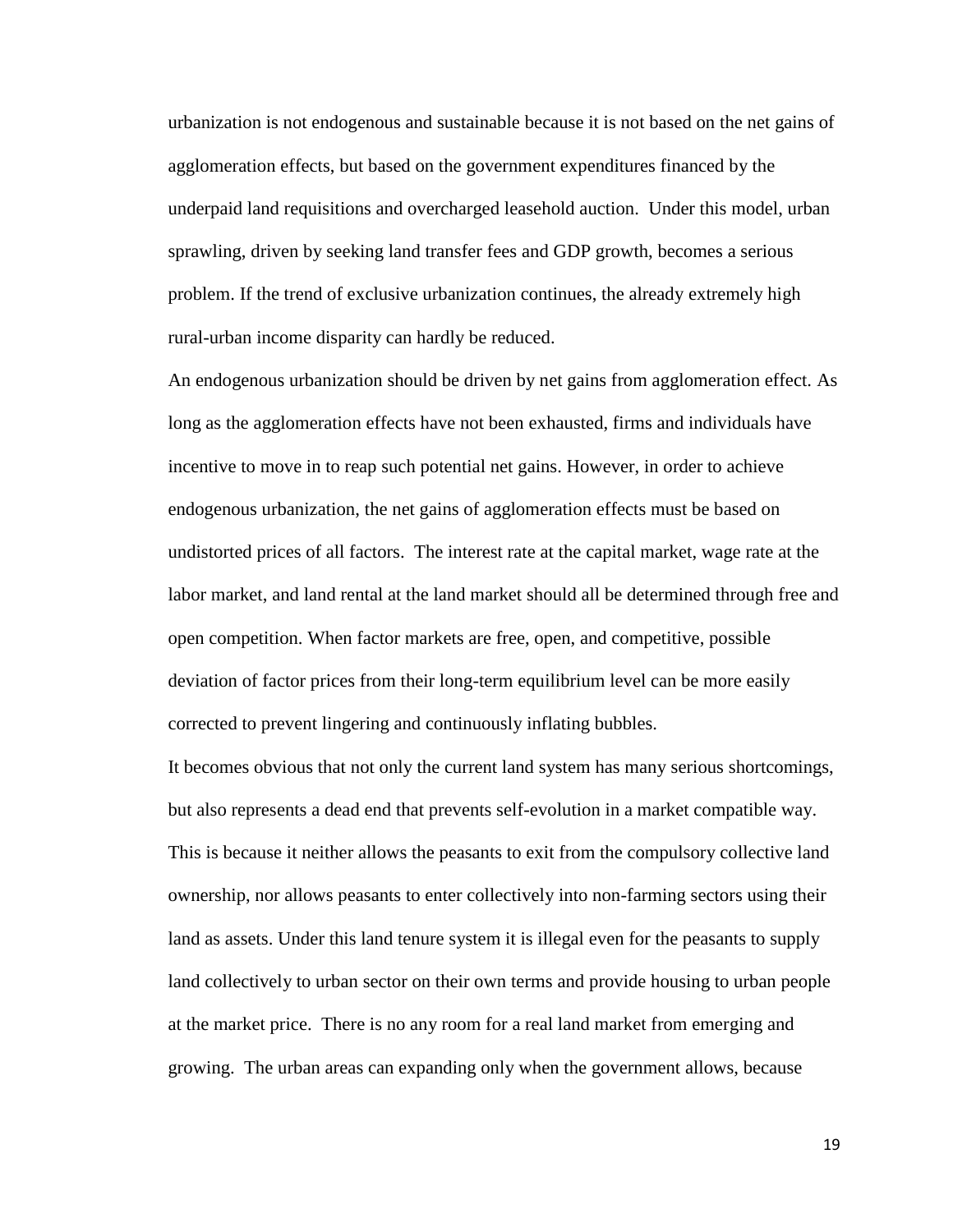only the government can take farmland from peasants, and only the government can own and supply urban land. If a real land market cannot emerge, then the so-called land price and housing price cannot be the prices determined by the land supply and land demand. In order to let a true land market to emerge, the only way is to abolish it.

### V. Conclusion

In summary, we can see that giving exit rights from the communal dining halls ended immediately the famine that China was still suffering in 1961 when its rural population's per capita grain consumption fell to the lowest point since 1949. The exit right also boosted the production since then. However, this exit right was limited to the communal dining halls, not the communal production itself. With this limited exit right, the famine ended, but the nationwide rampant food shortage lasted for more than 20 years until when peasants regained the right to exit from the collective production in the early 1980s. Once the exit rights from the compulsory collective production are given to peasants, both the agricultural production and productivity increased dramatically. However, the peasants are not allowed to exit from the compulsory collective land ownership. This incompleteness in the exit rights leads to all kinds of serious issues such as rural-urban income disparity, land disputes among peasants, frequent clashes and confrontations between peasants and the local governments, underground land and housing markets (housing with incomplete property rights or Xiao Chanquan Fang), greatly inflated land and housing price in urban areas, and the low capacity of urban areas to absorb rural surplus population.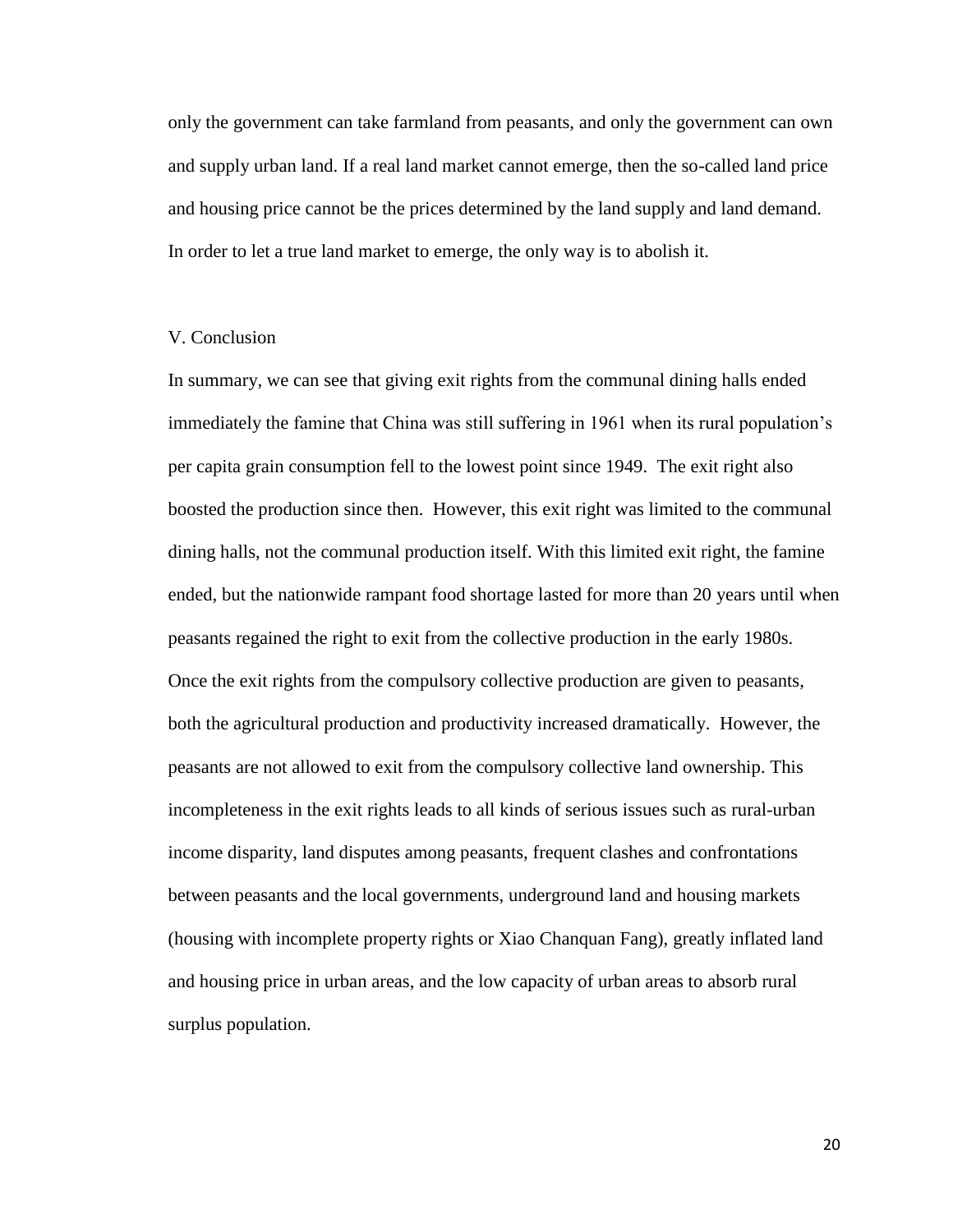From the lessons we reviewed above, a two-stage exit strategy can be designed to make the transition from current land tenure system to a market-oriented land tenure system as smooth as possible with minimum shock. First, exit rights should be given to peasants who choose to leave the collective land ownership by entitling them the full ownership of the plots that have been under their use since 1980s or since the most recent land adjustment or land reallocation. The peasants can choose to stay, but they have the full right to leave the current collective land ownership. Second, exit rights should be given to those peasants who want to further exit from the farming sector. If they choose to do so, they can sell either to other farmers for farming purpose, or to urban developers directly as long as zoning and urban planning permits.

This will allow a plural land ownership and a true competitive land market to emerge where the state-owned land, collectively owned land, and privately owned land will be competing equally at the same land market. The government monopsony and monopoly in land demand and supply, and the discrimination against the non-state owned land and non-urban land will be brought down. A unified nationwide land market will finally emerge to provide more reliable land price and housing price, which in turn provide the sound basis for land allocation across the nation, especially for sustainable and endogenous urbanization.

#### References

Wen, G. J., "A Free Exit Mechanism is the Best Guarantee for Voluntary Collectivization: What Lessons We Can Learn from Past Collectivization Failures", collected in *On the Land System Reform of China*, Beijing, China: Chinese Financial and Economic Press, April, 2009.

Wen, G. J., "The Incompatibility of China's Rural Land System with an Increasingly Urbanized and Marketized Economy", collected in *Economic Transitions with Chinese Characteristics*, ed. by Arthur Sweetman and Jun Zhang, Kingston, On. Canada: McGill